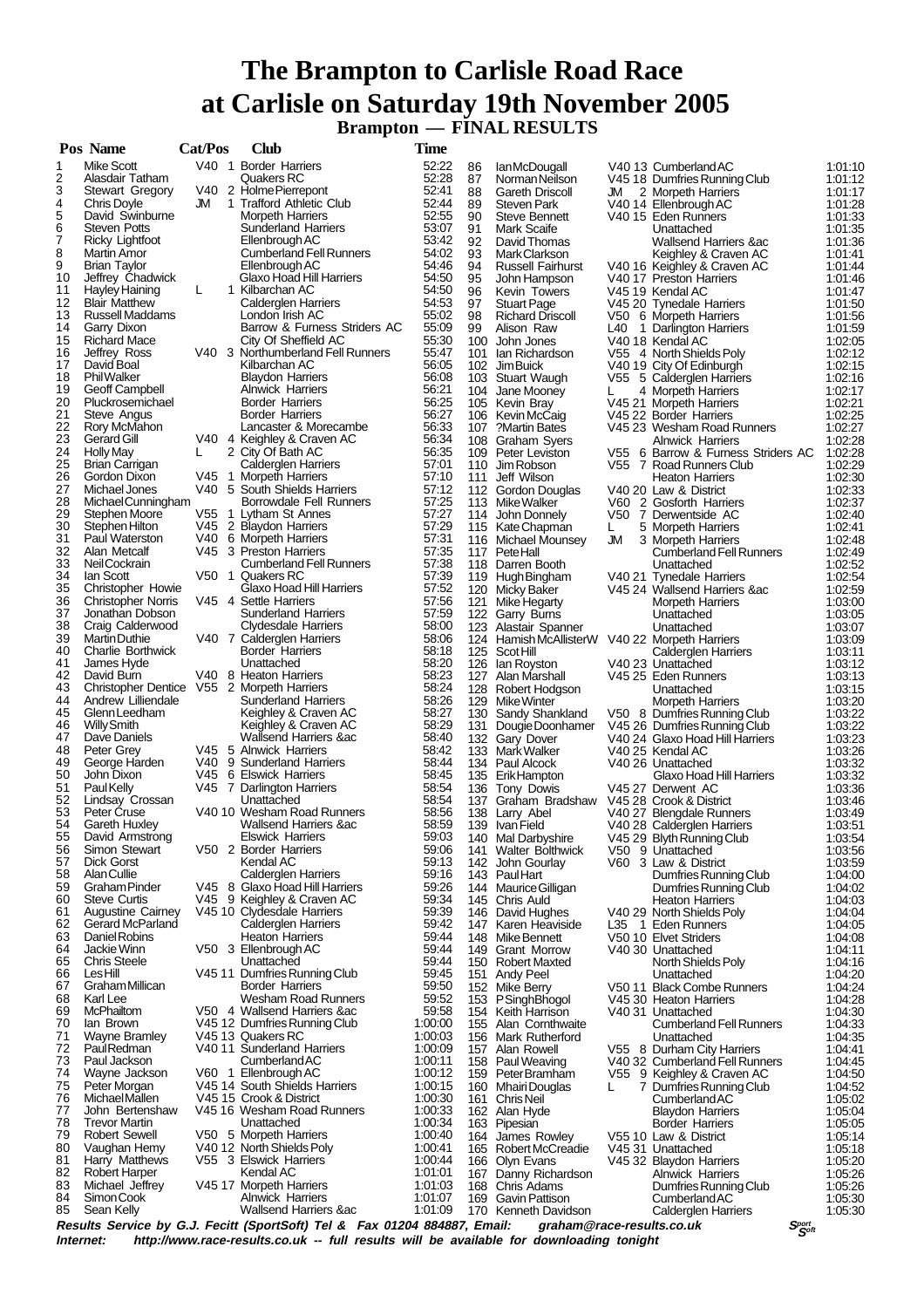| 171        | Ken Lamb                                                         |     | V40 33 Glaxo Hoad Hill Harriers                            | 1:05:32            |            | 262 Karl Fisher                                  |               | V40 42 Lancaster & Morecambe                                 | 1:09:26            |
|------------|------------------------------------------------------------------|-----|------------------------------------------------------------|--------------------|------------|--------------------------------------------------|---------------|--------------------------------------------------------------|--------------------|
| 173.       | 172 PeterWilliamson<br>Anne Murrav                               |     | Unattached<br>L35 2 Clydesdale Harriers                    | 1:05:36<br>1:05:37 |            | 263 Christopher Johnston<br>264 Peter Gaynor     |               | CumberlandAC<br>V40 43 Unattached                            | 1:09:26<br>1:09:27 |
|            | 174 Maguepeter                                                   |     | V45 33 Keswick AC                                          | 1:05:37            |            | 265 Brian Usher                                  |               | V50 19 Aurora Harriers                                       | 1:09:30            |
|            | 175 Steven McQueen                                               |     | Dumfries Running Club                                      | 1:05:54            |            | 266 Pete Murphy                                  |               | V4044 Unattached                                             | 1:09:33            |
| 176        | Alister Biggar                                                   |     | <b>Teviotdale Harriers</b><br>V50 12 Cumberland AC         | 1:05:58<br>1:06:00 | 267<br>268 | Alan Knaggs                                      |               | Wallsend Harriers ∾                                          | 1:09:36<br>1:09:40 |
| 178        | 177 Roger Grey<br>lain Wallace                                   |     | V40 34 Leeds Bradford Trs                                  | 1:06:02            |            | Sebastian Pflanz<br>269 Mike Trant               |               | V40 45 Dumfries Running Club<br>V50 20 Dumfries Running Club | 1:09:41            |
| 179        | Sue Dolan                                                        |     | L40 2 Harrogate Harriers                                   | 1:06:03            |            | 270 John Hutchinson                              |               | V50 21 Elvet Striders                                        | 1:09:42            |
| 180        | Andrew Fairgrieve                                                |     | Annan & District AC                                        | 1:06:08            | 271        | Chris Burn                                       |               | <b>Wallsend Harriers ∾</b>                                   | 1:09.50            |
| 181        | Colin Kennedy                                                    |     | V40 35 Keswick AC                                          | 1.06.14            |            | 272 Ian Curtis                                   |               | V40 46 Sunderland Harriers                                   | 1:09:51            |
| 183        | 182 John Murphy<br>Simon Mortlock                                |     | V45 34 Annan & District AC<br>V40 36 Unattached            | 1:06:15<br>1:06:16 | 273<br>274 | John Marshall<br>Andreas Wilhelm                 |               | V45 57 Heaton Harriers<br>Harmeny AC                         | 1:10:04<br>1:10:08 |
| 184        | Jim Holmes                                                       |     | Calderglen Harriers                                        | 1:06:19            |            | 275 Brian Robinson                               |               | V4047 Alnwick Harriers                                       | 1:10:10            |
|            | 185 Gerard Mulgrew                                               |     | Ellenbrough AC                                             | 1:06:19            |            | 276 Darryl Roe                                   |               | Wallsend Harriers ∾                                          | 1:10:11            |
| 187        | 186 Andrew Smith<br>Gerard Mullen                                |     | V50 13 Gateshead Harriers                                  | 1:06:26<br>1:06:27 |            | 277 Susan Cain<br>278 David Mills                |               | L45 3 Penny Lane Striders<br>V40 48 Derwent AC               | 1:10:14<br>1:10:18 |
|            | 188 Pamela McCrossan                                             |     | V45 35 Calderglen Harriers<br>L40 3 Clydesdale Harriers    | 1:06:31            |            | 279 Paul Jameson                                 |               | V50 22 Claremont Road Runners                                | 1:10:19            |
|            | 189 Lisa Walker                                                  | L.  | 11 Wallsend Harriers ∾                                     | 1:06:33            |            | 280 Stephen Barrass                              |               | V40 49 Alnwick Harriers                                      | 1:10:20            |
|            | 190 Len Raynor                                                   |     | V40 37 Cumberland AC                                       | 1:06:35            | 281        | Joe Fraser                                       |               | V55 17 Blyth Running Club                                    | 1:10:20            |
|            | 191 JoSmith<br>192 Jamie Heslop                                  | L   | 12 Heaton Harriers<br>Unattached                           | 1:06:35<br>1:06:36 | 283        | 282 Marie McChord                                | L45 4 S.v.h.c | V40 50 Calderglen Harriers                                   | 1:10:21<br>1:10:23 |
| 193        | Martin Haddon                                                    |     | North Shields Poly                                         | 1:06:38            |            | George Stewart<br>284 Paul Jackson               |               | V40 51 Unattached                                            | 1:10:24            |
|            | 194 Jane Green                                                   |     | L40 4 Barrow & Furness Striders AC                         | 1:06:41            |            | 285 Julia Steele                                 | L             | 24 Crook & District                                          | 1:10:29            |
|            | 195 David Parker                                                 |     | Barrow & Furness Striders AC                               | 1:06:44            | 286        | <b>Brian Stonehouse</b>                          |               | V50 23 Tynedale Harriers                                     | 1:10:30            |
| 196        | David Moffett<br>197 Steven Brown                                |     | V45 36 Kendal AC<br>V45 37 Tynedale Harriers               | 1:06:45<br>1:06:48 |            | 287 Cath Young<br>288 Vanessa Butler             | L45<br>L      | 5 Blyth Running Club<br>26 Elswick Harriers                  | 1:10:33<br>1:10:33 |
| 198        | John Pope                                                        |     | V55 11 Derwentside AC                                      | 1:06:55            | 289        | Rosanne Gittins                                  |               | L35 4 Keswick AC                                             | 1:10:35            |
| 199        | <b>Tom Reeves</b>                                                |     | <b>Elvet Striders</b>                                      | 1:07:00            |            | 290 Paul Percival Smith                          |               | V50 24 Kendal AC                                             | 1:10:35            |
|            | 200 Kevin Miller                                                 |     | V45 38 Unattached                                          | 1:07:05            |            | 291 Peter Rudzinski                              |               | V50 25 Clydesdale Harriers                                   | 1:10:37            |
| 201        | Robert Rossborough V45 39 Clydesdale Harriers<br>202 Graham King |     | V45 40 Wallsend Harriers & ac                              | 1:07:08<br>1:07:08 |            | 292 Mark Gormley<br>293 David Pagan              |               | V40 52 Cambuslang Harriers<br>V55 18 Unattached              | 1:10:39<br>1:10:40 |
|            | 203 Frank Whitford                                               |     | V45 41 Houghton & Peterlee                                 | 1:07:13            |            | 294 Steve Bennett                                |               | V40 53 Unattached                                            | 1:10:54            |
|            | 204 Nick Stapleton                                               |     | Unattached                                                 | 1:07:14            |            | 295 Simon Barton                                 |               | V45 58 Glaxo Hoad Hill Harriers                              | 1:10:55            |
|            | 205 Stephen Cosgrove                                             |     | Unattached                                                 | 1:07:15            |            | 296 Christopher Niesen                           |               | Dumfries Running Club                                        | 1:10:56            |
| 206        | Mike Steven<br>207 TimMakin                                      |     | V45 42 Morpeth Harriers<br>V40 38 Unattached               | 1:07:18<br>1:07:18 | 297        | Terry McCabe<br>298 Patrick Thomas               |               | V55 19 Blyth Running Club<br>V55 20 Glaxo Hoad Hill Harriers | 1:10:59<br>1:11:01 |
|            | 208 Allan Brownie                                                |     | V50 14 Unattached                                          | 1:07:19            | 299        | James Davidson                                   |               | V55 21 Unattached                                            | 1:11:04            |
|            | 209 Les Cavill                                                   |     | V45 43 Morpeth Harriers                                    | 1.07.21            |            | 300 Charlie Gillon                               |               | V45 59 Alnwick Harriers                                      | 1:11:09            |
|            | 210 Gwenda Cavill                                                | L40 | 5 Morpeth Harriers                                         | 1:07:25            |            | 301 Stuart Campbell                              |               | Unattached                                                   | 1:11:14            |
|            | 211 Helen Astley<br>212 Michael Henry                            | L   | 15 Heaton Harriers<br>V55 12 Alnwick Harriers              | 1:07:30<br>1:07:33 |            | 302 Craig Kershaw<br>303 John Stevenson          |               | V55 22 Cumberland AC<br>V40 54 Unattached                    | 1:11:15<br>1:11:16 |
|            | 213 Graeme Armstrong                                             |     | V4544 Durham City Harriers                                 | 1:07:39            |            | 304 Patric Gilchrist                             |               | V55 23 Keswick AC                                            | 1:11:18            |
|            | 214 Richard Elliott                                              |     | CumberlandAC                                               | 1:07:41            |            | 305 Clive Richardson                             |               | V50 26 Blyth Running Club                                    | 1:11:22            |
|            | 215 Eddie Reid                                                   |     | V40 39 Calderglen Harriers                                 | 1:07:46            |            | 306 Louis Coles                                  |               | Unattached                                                   | 1:11:24            |
| 217        | 216 Aileen Scott<br>David Cain                                   | L35 | 3 Clydesdale Harriers<br>V45 45 Penny Lane Striders        | 1:07:50<br>1:08:00 | 307        | Catherine Willis<br>308 Amy Turner               | L<br>L        | 28 Wallsend Harriers ∾<br>29 Wallsend Harriers ∾             | 1:11:25<br>1:11:26 |
|            | 218 Neil Douthwaite                                              |     | Evenwood Road Runners                                      | 1:08:01            |            | 309 Allen Mulliss                                |               | V45 60 Heaton Harriers                                       | 1:11:28            |
| 219        | Steve Viney                                                      |     | V55 13 Unattached                                          | 1:08:02            | 310        | Jim Irvine                                       |               | V70 1 Bellahouston Road Runners                              | 1:11:29            |
| 220        | lan Hayden                                                       |     | Aurora Harriers                                            | 1:08:02            |            | 311 Tony Clarke                                  |               | V55 24 Glaxo Hoad Hill Harriers                              | 1:11:30            |
| 221<br>222 | <b>Stuart Stoddart</b><br><b>SamCann</b>                         |     | Unattached<br>V45 46 Keighley & Craven AC                  | 1:08:05<br>1:08:07 |            | 312 David Wright<br>313 Natalie Jackson          | L             | V50 27 Heaton Harriers<br>30 Wigton Road Runners             | 1:11:34<br>1:11:36 |
| 223        | <b>Richard Cradock</b>                                           |     | V50 15 Unattached                                          | 1:08:08            | 314        | Joe Rafferty                                     |               | V50 28 Calderglen Harriers                                   | 1:11:37            |
|            | 224 Mark Chrostowski                                             |     | Derwentside AC                                             | 1:08:09            |            | 315 Hilary Ross                                  |               | L50 1 Unattached                                             | 1:11:37            |
|            | 225 KimDavison                                                   |     | L45 1 Elswick Harriers                                     | 1:08:11            |            | 316 Iain Povey                                   |               | V40 55 Cumberland Fell Runners                               | 1:11:38            |
| 227        | 226 ?Martin Bates<br>Stephen Mohan                               |     | V45 47 Wesham Road Runners<br>V40 40 Dumfries Running Club | 1:08:13<br>1:08:13 |            | 317 John Dawson<br>318 Carolyn HunterRowe L40    |               | V40 56 Unattached<br>7 Dumfries Running Club                 | 1:11:40<br>1 11 47 |
|            | 228 Richard Urron                                                |     | South Shields Harriers                                     | 1:08:17            |            | 319 Michael Crowe                                |               | V60 4 Glaxo Hoad Hill Harriers                               | 1:11:47            |
| 229        | Alexander Liddle                                                 |     | V50 16 Blaydon Harriers                                    | 1:08:17            | 320        | John Cockburn                                    |               | V55 25 Alnwick Harriers                                      | 1:11:48            |
| 230        | Linda Hardy                                                      | L.  | 18 Border Harriers                                         | 1:08:20            | 321        | Andrew Drummond                                  |               | Unattached                                                   | 1:11:49            |
| 231        | Graeme Walton<br>232 Ann Brown                                   |     | Unattached<br>L45 2 Glaxo Hoad Hill Harriers               | 1:08:23<br>1:08:24 |            | 322 Steven McKillot<br>323 Ralph Dickinson       |               | Unattached<br>V50 29 Blyth Running Club                      | 1:11:54<br>1:11:56 |
|            | 233 Christopher Hill                                             |     | V50 17 Unattached                                          | 1:08:25            |            | 324 Terry Herbert                                |               | V50 30 North East Vets AC                                    | 1:11:58            |
|            | 234 Davy Garrick                                                 |     | Unattached                                                 | 1:08:28            |            | 325 Michael Kirkham                              |               | Glaxo Hoad Hill Harriers                                     | 1:11:59            |
|            | 235 Christopher Atwell                                           |     | V4548 Alnwick Harriers                                     | 1:08:32            |            | 326 Robert Johnstone                             |               | <b>Wigton Road Runners</b>                                   | 1:12:05            |
|            | 236 Claire Jackson<br>237 Brendon Jackson                        |     | L <sub>40</sub> 6 Unattached<br>Unattached                 | 1:08:32<br>1:08:36 |            | 327 Andrew Ramsay<br>328 Vanessa Stricckland L35 |               | Eden Runners<br>5 Unattached                                 | 1:12:05<br>1:12:08 |
|            | 238 Ian McTeir                                                   |     | V4549 Unattached                                           | 1:08:39            |            | 329 Anthony Ward                                 |               | V60 5 Morpeth Harriers                                       | 1:12:12            |
| 239        | Stephen Lancaster                                                |     | V45 50 Heaton Harriers                                     | 1:08:40            |            | 330 Alan Samuel                                  |               | V55 26 Teviotdale Harriers                                   | 1:12:13            |
|            | 240 Gary Jones                                                   |     | Blyth Running Club<br>V45 51 Clowne Road Runners           | 1:08:41            | 331        | Jacqueline Moscrop L35<br>332 Chris Slone        |               | 6 Alnwick Harriers<br>Unattached                             | 1:12:13<br>1:12:15 |
| 241<br>242 | Reg Bestwick<br><b>Tony Eccleston</b>                            |     | <b>Wallsend Harriers ∾</b>                                 | 1:08:43<br>1:08:44 |            | 333 William McCrossan                            |               | V45 61 Clydesdale Harriers                                   | 1:12:16            |
|            | 243 Toby Harling                                                 |     | <b>Border Harriers</b>                                     | 1:08:44            | 334        | <b>Julie Cross</b>                               | L40           | 8 Claremont Road Runners                                     | 1:12:17            |
|            | 244 Michelle Woodley                                             |     | 21 Morpeth Harriers                                        | 1:08:46            |            | 335 Anita Nott                                   | L40           | 9 Heaton Harriers                                            | 1:12:20            |
|            | 245 Graham Lindsay                                               |     | V40 41 Calderglen Harriers                                 | 1:08:46            |            | 336 Tony Minikin                                 |               | V60 6 Keighley & Craven AC                                   | 1:12:27            |
|            | 246 Colin Banks<br>247 Sean Hoban                                |     | Calderglen Harriers<br>Unattached                          | 1:08:48<br>1:08:52 | 337        | Stuart Allison<br>338 PeterClingan               |               | <b>Clydesdale Harriers</b><br>V50 31 Dumfries Running Club   | 1:12:28<br>1:12:30 |
|            | 248 Desmond Varian                                               |     | V50 18 Border Harriers                                     | 1:08:54            |            | 339 Martin Alderson                              |               | V45 62 North East Vets AC                                    | 1:12:33            |
|            | 249 Michael Henderson                                            |     | V55 14 Blaydon Harriers                                    | 1:08:57            |            | 340 Russell Couper                               |               | V40 57 Calderglen Harriers                                   | 1:12:36            |
|            | 250 David White                                                  |     | V55 15 Newton Aycliffe                                     | 1:08:58            | 341        | James Flynn                                      |               | V55 27 Wallsend Harriers & ac                                | 1:12:37            |
| 251        | <b>Ray Fulton</b><br>252 Darren Fairclough                       |     | Unattached<br>Evenwood Road Runners                        | 1:09:04<br>1:09:07 |            | 342 Ian Blacklock<br>343 Gary Dixon              |               | V50 32 Unattached<br>Unattached                              | 1:12:50<br>1:12:51 |
| 253        | James Grierson                                                   |     | V45 52 Dumfries Running Club                               | 1:09:08            |            | 344 David Raynes                                 |               | V50 33 Ropsley Road Runners                                  | 1:12:52            |
|            | 254 Cliff Brown                                                  |     | V45 53 Clydesdale Harriers                                 | 1:09:09            |            | 345 Alice Lorenzi                                | L             | 37 Heaton Harriers                                           | 1:12:57            |
|            | 255 Matthew Kingston                                             |     | <b>Claremont Road Runners</b>                              | 1:09:14            | 346        | John Riley                                       |               | Keswick AC                                                   | 1:13:00            |
| 256        | <b>Trevor Went</b><br>257 Paul Johnston                          |     | V55 16 North Shields Poly<br>Ellenbrough AC                | 1:09:15<br>1:09:17 | 347        | <b>Chas Steven</b><br>348 Alex Adgar             |               | V45 63 Calderglen Harriers<br>Unattached                     | 1:13:05<br>1:13:06 |
|            | 258 Gerry Hehir                                                  |     | V45 54 Crook & District                                    | 1:09:23            | 349        | Jane Walker                                      |               | L40 10 Morpeth Harriers                                      | 1:13:09            |
| 259        | Stephen Ragg                                                     |     | V45 55 Unattached                                          | 1:09:25            |            | 350 Annie Carrington                             |               | L40 11 Settle Harriers                                       | 1:13:11            |
| 260        | David Little                                                     |     | Annan & District AC                                        | 1:09:25            | 351        | <b>MarinaMcCallum</b>                            | L             | 40 Clydesdale Harriers                                       | 1:13:14            |
|            | 261 BillGraham                                                   |     | V45 56 Lancaster & Morecambe                               | 1:09:26            |            | 352 Julian Harrison                              |               | V45 64 Unattached                                            | 1:13:20            |

Results Service by G.J. Fecitt (SportSoft) Tel & Fax 01204 884887, Email: graham@race-results.co.uk Sഞ്ഞ<br>Internet: http://www.race-results.co.uk -- full results will be available for downloading tonight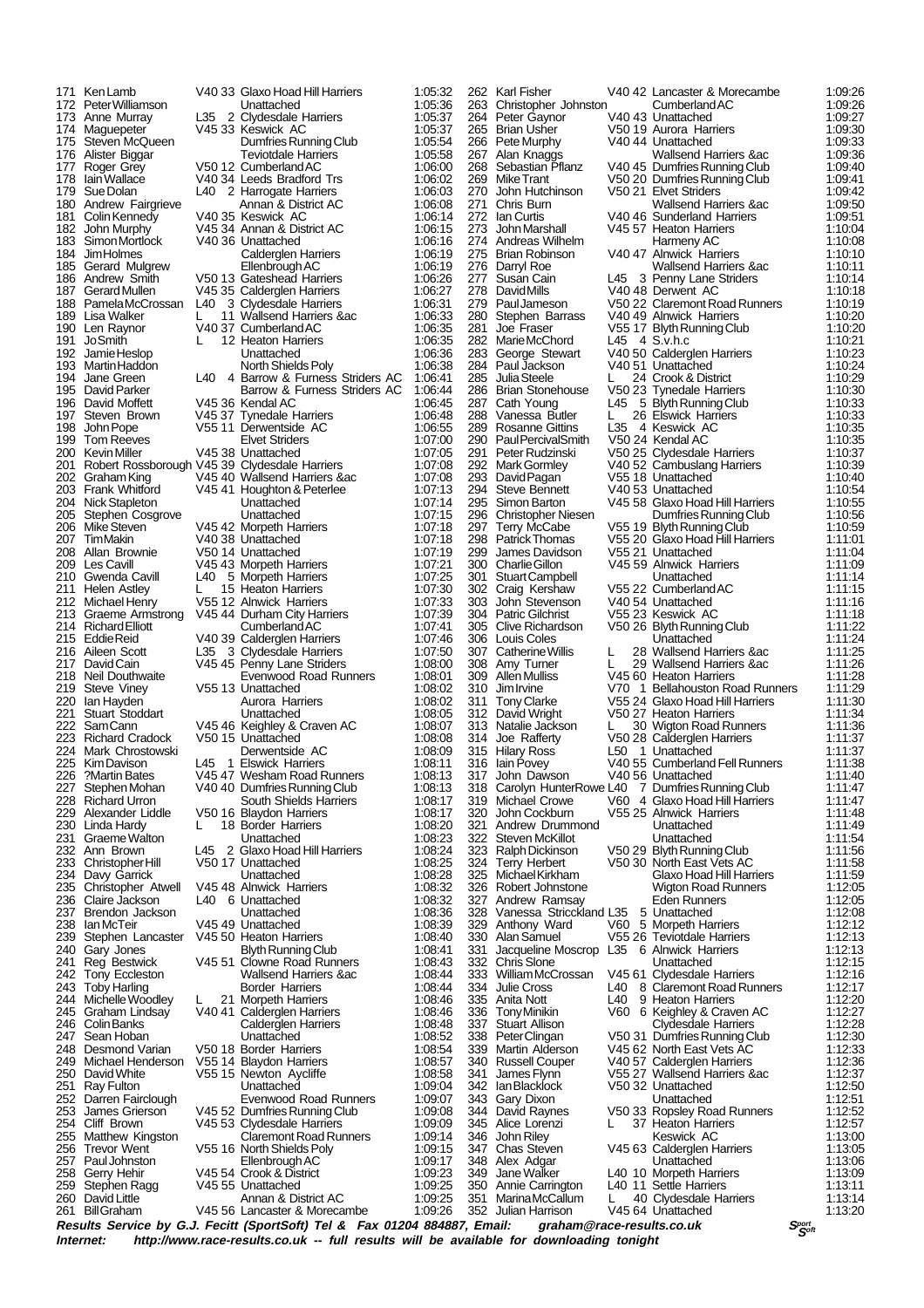|      | 353 Rachel Kerr                                   | L.             | 41 Claremont Road Runners        | 1:13:21 | 444 | <b>Thomas Finch</b>                      | V65 | 4 Calder Valley Fell Runners     | 1:18:02 |  |
|------|---------------------------------------------------|----------------|----------------------------------|---------|-----|------------------------------------------|-----|----------------------------------|---------|--|
| 354  | Pamela Woodcock                                   | L50            | 2 Morpeth Harriers               | 1:13:22 |     | 445 Angela Wylie                         | L35 | 9 Ryton Tri                      | 1:18:06 |  |
|      |                                                   |                |                                  |         |     |                                          |     |                                  |         |  |
|      | 355 Peter Ferguson                                |                | V45 65 Kendal AC                 | 1:13:24 |     | 446 Mike Graham                          |     | V55 37 Derwent AC                | 1:18:09 |  |
|      | 356 Nick Barnes                                   |                | Lancaster & Morecambe            | 1:13:27 |     | 447 FionaMcCue                           |     | L35 10 Clydesdale Harriers       | 1:18:11 |  |
|      | 357 Arthur Potter                                 |                | V60 7 North East Vets AC         | 1:13:30 |     | 448 Eric Nuter                           |     | V65 5 Swaledale Road Runners     | 1:18:12 |  |
|      | 358 Lesley Miller                                 |                | L45 6 North Shields Poly         | 1:13:31 |     | 449 Thomas Baxter                        |     | V60 14 Cumberland AC             | 1:18:12 |  |
|      | 359 PeterMitchell                                 |                | V55 28 Kendal AC                 | 1:13:34 |     | 450 Ted Ayre                             |     | V65 6 Cumberland AC              | 1:18:14 |  |
|      | 360 Pete Roe                                      |                | V60 8 Unattached                 | 1:13:36 |     | 451 Elisabeth Smart                      |     | L45 7 Dumfries Running Club      | 1:18:15 |  |
| 361  | <b>Frances Maxwell</b>                            |                | L40 12 Calderglen Harriers       | 1:13:40 |     | 452 Nicola Johnston                      |     | L35 11 Bellahouston Road Runners | 1:18:16 |  |
|      |                                                   |                |                                  |         |     |                                          |     |                                  |         |  |
|      | 362 JohnMallon                                    |                | V50 34 Blyth Running Club        | 1:13:47 |     | 453 Jane Galt                            |     | L40 20 Bellahouston Road Runners | 1:18:17 |  |
| 363  | Simon Dermont                                     |                | Unattached                       | 1:13:51 |     | 454 Callim Thomson                       |     | Annan & District AC              | 1:18:19 |  |
|      | 364 Ernest Nixon                                  |                | V45 66 Eden Runners              | 1:13:53 |     | 455 Stephen Watson                       |     | V65 7 Cumberland AC              | 1:18:20 |  |
|      | 365 Dave Holloway                                 |                | V45 67 Unattached                | 1:13:55 |     | 456 Barrie Evans                         |     | V55 38 Elvet Striders            | 1:18:20 |  |
|      | 366 David Henderson                               |                | V45 68 Unattached                | 1:13:59 |     | 457 Joanne Wallace                       |     | L40 21 Ripon Runners             | 1:18:28 |  |
|      |                                                   |                |                                  |         |     |                                          |     |                                  |         |  |
|      | 367 Chris Mitsides                                |                | Wallsend Harriers ∾              | 1:14:01 |     | 458 Susan Jeffrey                        |     | L40 22 Morpeth Harriers          | 1:18:28 |  |
|      | 368 Steven Muir                                   |                | V45 69 Blaydon Harriers          | 1:14:03 |     | 459 Michael Shaw                         |     | V40 69 Unattached                | 1:18:31 |  |
|      | 369   Mark Mason                                  |                | Unattached                       | 1:14:07 |     | 460 Anthony Shaw                         |     | V45 80 Derwent AC                | 1:18:32 |  |
| 370  | John Bamforth                                     |                | V40 58 Unattached                | 1:14:15 |     | 461 Stuart McKinnon                      |     | V45 81 Unattached                | 1:18:34 |  |
| 371  | Kenneth Hutton                                    |                | V40 59 Cumberland AC             | 1:14:17 |     | 462 Allison Graham                       | L   | 69 Bellahouston Road Runners     | 1:18:34 |  |
|      |                                                   |                |                                  |         |     |                                          |     |                                  |         |  |
|      | 372 George Haining                                |                | V40 60 Calderglen Harriers       | 1:14:18 |     | 463 Ian Walker                           |     | V40 70 Glaxo Hoad Hill Harriers  | 1:18:36 |  |
|      | 373 Catherine Fawcett                             |                | L50 3 Keighley & Craven AC       | 1:14:20 |     | 464 Donna Douthwaite                     |     | L35 12 Evenwood Road Runners     | 1:18:36 |  |
|      | 374 Errick Hannah                                 |                | V4570 Cumberland AC              | 1:14:24 |     | 465 Stephanie Bingham                    |     | L35 13 Tynedale Harriers         | 1:18:37 |  |
|      | 375 Daniel Allport                                |                | Unattached                       | 1:14:26 |     | 466 Mary Goldsmith                       |     | L45 8 Calderglen Harriers        | 1:18:40 |  |
| 376  | John Davidson                                     |                | V45 71 Tynedale Harriers         | 1:14:28 |     | 467 Helen Coulthard                      |     | L35 14 Border Harriers           | 1:18:42 |  |
|      | 377 Howard Jones                                  |                | V45 72 Cumberland AC             | 1:14:31 |     | 468 Julian Coulthard                     |     | V45 82 Border Harriers           | 1:18:42 |  |
|      |                                                   |                |                                  |         |     |                                          |     |                                  |         |  |
| 378  | Thomas Weir                                       |                | V40 61 Unattached                | 1:14:36 |     | 469 Melanie Bradley                      |     | L40 23 Cumberland Fell Runners   | 1:18:46 |  |
| 379  | <b>Frank Strand</b>                               |                | V60 9 South Shields Harriers     | 1:14:36 |     | 470 Christine Duncanson L45              |     | 9 Clydesdale Harriers            | 1:18:54 |  |
|      | 380 Michelle Pude                                 | L              | 46 Wallsend Harriers ∾           | 1:14:37 |     | 471 Yvonne Skelton                       | L50 | 6 Harrogate Harriers             | 1:18:55 |  |
| 381  | Ray Crabbe                                        |                | V45 73 Unattached                | 1:14:42 |     | 472 EmmaGrant                            | L.  | 77 Bellahouston Road Runners     | 1:19:00 |  |
|      | 382 WilliamJames                                  |                | V50 35 Cumberland AC             | 1:14:49 |     | 473 Brian Nicholson                      |     | V65 8 Kendal AC                  | 1:19:03 |  |
|      | 383 Roz Layton                                    | L50            | 4 Elvet Striders                 | 1:14:51 |     | 474 Sandra Irvine                        |     | L40 24 Bellahouston Road Runners | 1:19:08 |  |
|      |                                                   |                |                                  |         |     |                                          |     |                                  |         |  |
|      | 384 Gillian Millar                                |                | L40 13 Alnwick Harriers          | 1:14:52 |     | 475 Mark Armstrong                       |     | Unattached                       | 1:19:08 |  |
|      | 385 Sonia Povey                                   | L.             | 49 Lancaster & Morecambe         | 1:15:00 |     | 476 Andrew Maiden                        |     | Unattached                       | 1:19:12 |  |
|      | 386 Nico Valla                                    |                | Lancaster & Morecambe            | 1:15:01 |     | 477 Dianne McMillan                      |     | L35 15 Glaxo Hoad Hill Harriers  | 1:19:14 |  |
|      | 387 PaulSmith                                     |                | Lancaster & Morecambe            | 1:15:06 |     | 478 Stewart Grant                        |     | V55 39 Cumberland AC             | 1:19:15 |  |
|      | 388 Paul McKendrev                                |                | Unattached                       | 1:15:07 |     | 479 Kathryn Winch                        | L.  | 80 Bellahouston Road Runners     | 1:19:16 |  |
|      |                                                   |                |                                  |         |     |                                          | L   |                                  |         |  |
|      | 389 Ralph Lowe                                    |                | V60 10 Morpeth Harriers          | 1:15:12 |     | 480 Sarah Syers                          |     | 81 Alnwick Harriers              | 1:19:18 |  |
| 390- | Vera VanDenBrandenL35 7 Eden Runners              |                |                                  | 1:15:15 | 481 | James Pott                               |     | V60 15 Border Harriers           | 1:19:24 |  |
| 391  | <b>PeterMitchell</b>                              |                | V65 1 Keighley & Craven AC       | 1:15:16 |     | 482 Anne Allan                           |     | L40 25 Alnwick Harriers          | 1:19:28 |  |
|      | 392 Joe Crewdson                                  |                | Unattached                       | 1:15.21 |     | 483 PaulCoan                             |     | V4583 Unattached                 | 1:19:33 |  |
|      | 393 Wendy Wharton                                 |                | L40 14 Unattached                | 1:15:22 |     | 484 Debs Goddard                         |     | L35 16 Elvet Striders            | 1:19:35 |  |
|      | 394 John Everett                                  |                | V45 74 Elvet Striders            | 1:15:23 |     | 485 Gay Eastoe                           |     | L50 7 Blengdale Runners          | 1:19:45 |  |
|      |                                                   |                |                                  |         |     |                                          |     |                                  |         |  |
|      | 395 David Wilkinson                               |                | V45 75 Lancaster & Morecambe     | 1:15:23 |     | 486 Anthony Charlton                     |     | V55 40 Gosforth Harriers         | 1:19:53 |  |
|      | 396 Peter Taylor                                  |                | V65 2 Northern Vets              | 1:15:24 |     | 487 lan Jackson                          |     | Annan & District AC              | 1:19:54 |  |
|      | 397 Mike Fawcett                                  |                | V55 29 Glaxo Hoad Hill Harriers  | 1:15:25 |     | 488 ?Pete Roe                            |     | V60 16 Unattached                | 1:19:56 |  |
|      | 398 Alan Horne                                    |                | V40 62 Unattached                | 1:15:26 |     | 489 Philip Hughes                        |     | V45 84 Unattached                | 1:20:00 |  |
| 399  | Jeremy Clark                                      |                | V55 30 Glaxo Hoad Hill Harriers  | 1:15:28 |     | 490 Hilary Dickinson                     |     | L50 8 Tynedale Harriers          | 1:20:05 |  |
|      |                                                   |                |                                  |         |     |                                          |     |                                  |         |  |
|      | 400 Marion Smith                                  |                | L50 5 Kendal AC                  | 1:15:30 |     | 491 Donald Danson                        |     | V55 41 Dumfries Running Club     | 1:20:08 |  |
| 401  | David Ratcliffe                                   |                | V55 31 Rossendale Harriers       | 1:15:31 |     | 492 Christopher WinspearV4071 Unattached |     |                                  | 1:20:17 |  |
|      | 402 CharlesClemie                                 |                | V45 76 Dumfries Running Club     | 1:15:33 |     | 493 Michael Collns                       |     | Unattached                       | 1:20:27 |  |
| 403. | Robert Booth                                      |                | V65 3 Keswick AC                 | 1:15:39 |     | 494 Philip Hawley                        |     | V50 41 Cumberland AC             | 1:20:34 |  |
|      | 404 Rachel McEnery                                | L.             | 53 Keighley & Craven AC          | 1:15:39 |     | 495 Bill Caselton                        |     | V50 42 Unattached                | 1:20:37 |  |
|      | 405 DavidMitchell                                 |                | V60 11 Clydesdale Harriers       | 1:15:43 |     | 496 Kathleen Stewart                     |     | L65 1 North Shields Poly         | 1:20:39 |  |
|      |                                                   |                |                                  |         |     |                                          |     |                                  |         |  |
|      | 406 Colin Dalglish                                |                | <b>Bellahouston Road Runners</b> | 1:15:47 | 497 | Henry McLean                             |     | V45 85 Unattached                | 1:20:45 |  |
|      | 407 Gillian Macfarlane                            |                | L40 15 Harrogate Harriers        | 1:15:48 |     | 498 Laurence Pearson                     |     | V60 17 Clydesdale Harriers       | 1:20:53 |  |
|      | 408 Kenny Gibson                                  |                | Unattached                       | 1:15:58 |     | 499 Dave Slade                           |     | <b>Police Sports</b>             | 1:20:55 |  |
|      | 409 Alan Smith                                    |                | V50 36 Elvet Striders            | 1:15:59 |     | 500 Paul Cowell                          |     | <b>Alnwick Harriers</b>          | 1:20:56 |  |
|      | 410 NeilCoates                                    |                | Unattached                       | 1:16:01 | 501 | John Hopkins                             |     | V55 42 Border Harriers           | 1:20:59 |  |
|      |                                                   |                |                                  |         |     |                                          |     |                                  |         |  |
| 411  | <b>Colin Thorley</b>                              |                | V4577 Derwent AC                 | 1:16:02 |     | 502 Aileen Gibson                        | L   | 87 Dumfries Running Club         | 1:21:05 |  |
|      | 412 Keith Percival                                |                | V50 37 Border Harriers           | 1:16:03 |     | 503 Graham Banks                         |     | V50 43 Cumberland AC             | 1:21:06 |  |
|      | 413 Ian Dawes                                     |                | V40 63 Unattached                | 1:16:05 |     | 504 Andrew Thompson                      |     | <b>Elvet Striders</b>            | 1:21:07 |  |
|      | 414 Barry Murray                                  |                | V40 64 Derwentside AC            | 1:16:06 |     | 505 William Richard                      |     | V50 44 Durham City Harriers      | 1:21:16 |  |
|      | 415 Sandra Band                                   |                | L40 16 Bellahouston Road Runners | 1:16:09 |     | 506 Caroline Findlay                     | L   | 88 Alnwick Harriers              | 1:21:22 |  |
|      | 416 Adrian Potts                                  |                | V4578 Unattached                 | 1:16:12 |     | 507 Rachel Heeley                        | L   | 89 Alnwick Harriers              | 1:21:22 |  |
|      | 417 Wendy Mortimer                                |                | L35 8 Unattached                 | 1:16:14 |     | 508 Julie Cruse                          |     | L40 26 North Fylde AC            | 1:21:26 |  |
|      |                                                   | V50 38 S.v.h.c |                                  |         |     |                                          |     |                                  |         |  |
|      | 418 Thomas McChord                                |                |                                  | 1:16:16 |     | 509 Allan Seheult                        |     | V60 18 Elvet Striders            | 1:21:34 |  |
|      | 419 Christopher Offord                            |                | V60 12 Morpeth Harriers          | 1:16:20 |     | 510 Allison Hall                         |     | L35 17 Cumberland AC             | 1:21:36 |  |
|      | 420 George Fraser                                 |                | V55 32 Altrincham & District AC  | 1:16:29 | 511 | <b>Austin Raine</b>                      |     | V55 43 Wigton Road Runners       | 1:21:40 |  |
|      | 421 Amanda Barron                                 | L.             | 57 Wigton Road Runners           | 1:16:29 |     | 512 Colin Freeman                        |     | <b>Calderglen Harriers</b>       | 1:21:41 |  |
|      | 422 Sue Booth                                     |                | L40 17 Cumberland AC             | 1:16:36 |     | 513 Genevieve Freeman L                  |     | 92 Calderglen Harriers           | 1:21:45 |  |
|      | 423 Andrew Kerrigan                               |                | <b>Bellahouston Road Runners</b> | 1:16:56 |     | 514 Alan Purvis                          |     | V65 9 Elvet Striders             | 1:21:51 |  |
|      |                                                   |                |                                  |         |     |                                          |     |                                  |         |  |
|      | 424 Faye Leedham                                  |                | Keighley & Craven AC             | 1:17:00 |     | 515 Susan Bearn                          |     | L45 10 Unattached                | 1:22:05 |  |
|      | 425 Patrick Waldron                               |                | V40 65 Unattached                | 1:17:00 |     | 516 Connie Hydes                         |     | L35 18 Bellahouston Road Runners | 1:22:07 |  |
|      | 426 Dave Mitsides                                 |                | V40 66 Wallsend Harriers & ac    | 1:17:02 | 517 | Gascoignemark                            |     | V45 86 Unattached                | 1:22:16 |  |
|      | 427 Anthony Lummis                                |                | V60 13 Alnwick Harriers          | 1:17:03 |     | 518 Patrick Hendry                       |     | V50 45 Blackhill Bounders        | 1:22:25 |  |
|      | 428 Alan McGee                                    |                | V45 79 Unattached                | 1:17:13 |     | 519 Sue Bolam                            |     | L40 27 Alnwick Harriers          | 1:22:25 |  |
| 429  | Simon Bennett                                     |                |                                  | 1:17:17 |     | 520 Christine Whitford                   |     | L45 11 Unattached                | 1:22:30 |  |
|      |                                                   |                | Calderglen Harriers              |         |     |                                          |     |                                  |         |  |
|      | 430 Graham Richardson V55 33 Durham City Harriers |                |                                  | 1:17:22 | 521 | Stephen Braithwaite                      |     | Unattached                       | 1:22:31 |  |
|      | 431 Helen Armstrong                               |                | L40 18 Cumberland AC             | 1:17:23 |     | 522 Colin Macdonald                      |     | V50 46 Calderglen Harriers       | 1:22:32 |  |
|      | 432 Anthony Lees                                  |                | V40 67 Unattached                | 1:17:28 |     | 523 Wendy Rowell                         |     | L55 1 Elvet Striders             | 1:22:35 |  |
|      | 433 Karl Fursey                                   |                | <b>Black Combe Runners</b>       | 1:17:38 |     | 524 Penny Moreton                        |     | L45 12 Black Combe Runners       | 1:22:46 |  |
|      | 434 Peter Curry                                   |                | V55 34 Cumberland AC             | 1:17:40 |     | 525 Mike Lavery                          |     | V50 47 Glaxo Hoad Hill Harriers  | 1:22:47 |  |
|      |                                                   |                |                                  |         |     |                                          |     |                                  |         |  |
| 435  | PamelaPaxton                                      | L.             | 60 Teviotdale Harriers           | 1:17:43 |     | 526 Ronald Stewart                       |     | V60 19 North Shields Poly        | 1:22:50 |  |
|      | 436 Karen Bestwick                                |                | L40 19 Clowne Road Runners       | 1:17:46 |     | 527 Ann Grenfell                         |     | L35 19 Heaton Harriers           | 1:22:51 |  |
|      | 437 Keith Weavers                                 |                | Aurora Harriers                  | 1:17:47 | 528 | Jack Kelly                               |     | V45 87 Morpeth Harriers          | 1:22:56 |  |
| 438  | <b>PhilDarling</b>                                |                | V40 68 North Shields Poly        | 1:17:49 | 529 | RosalindCampbell                         |     | L 100 Dumfries Running Club      | 1:23:06 |  |
| 439  | <b>Trevor Stewart</b>                             |                | V55 35 Unattached                | 1:17:51 |     | 530 Malcolm Buchanan                     |     | V55 44 Calderglen Harriers       | 1:23:15 |  |
|      | 440 Derek Blackburn                               |                | V50 39 Jogscotland               | 1:17:53 | 531 | Coreanicola                              | L   | 101 Annan & District AC          | 1:23:17 |  |
|      |                                                   |                |                                  |         |     |                                          |     |                                  |         |  |
| 441  | Donald Branney                                    |                | V50 40 Unattached                | 1:17:53 |     | 532 Derek Gordon                         |     | Calderglen Harriers              | 1:23:19 |  |
|      | 442 Andrew Bennett                                |                | V55 36 Calderglen Harriers       | 1:17:54 |     | 533 Anne Dareys                          |     | L35 20 Lancaster & Morecambe     | 1:23:19 |  |
|      | 443 Brian Geradot                                 |                | Unattached                       | 1:17:58 | 534 | James McAleny                            |     | <b>Calderglen Harriers</b>       | 1:23:40 |  |

**Results Service by G.J. Fecitt (SportSoft) Tel & Fax 01204 884887, Email: graham@race-results.co.uk S<sup>port</sup>on S<sup>port</sup>on Constant Constant Constant Constant Constant Constant Constant Constant Constant Property Internet: h** http://www.race-results.co.uk -- full results will be available for downloading tonight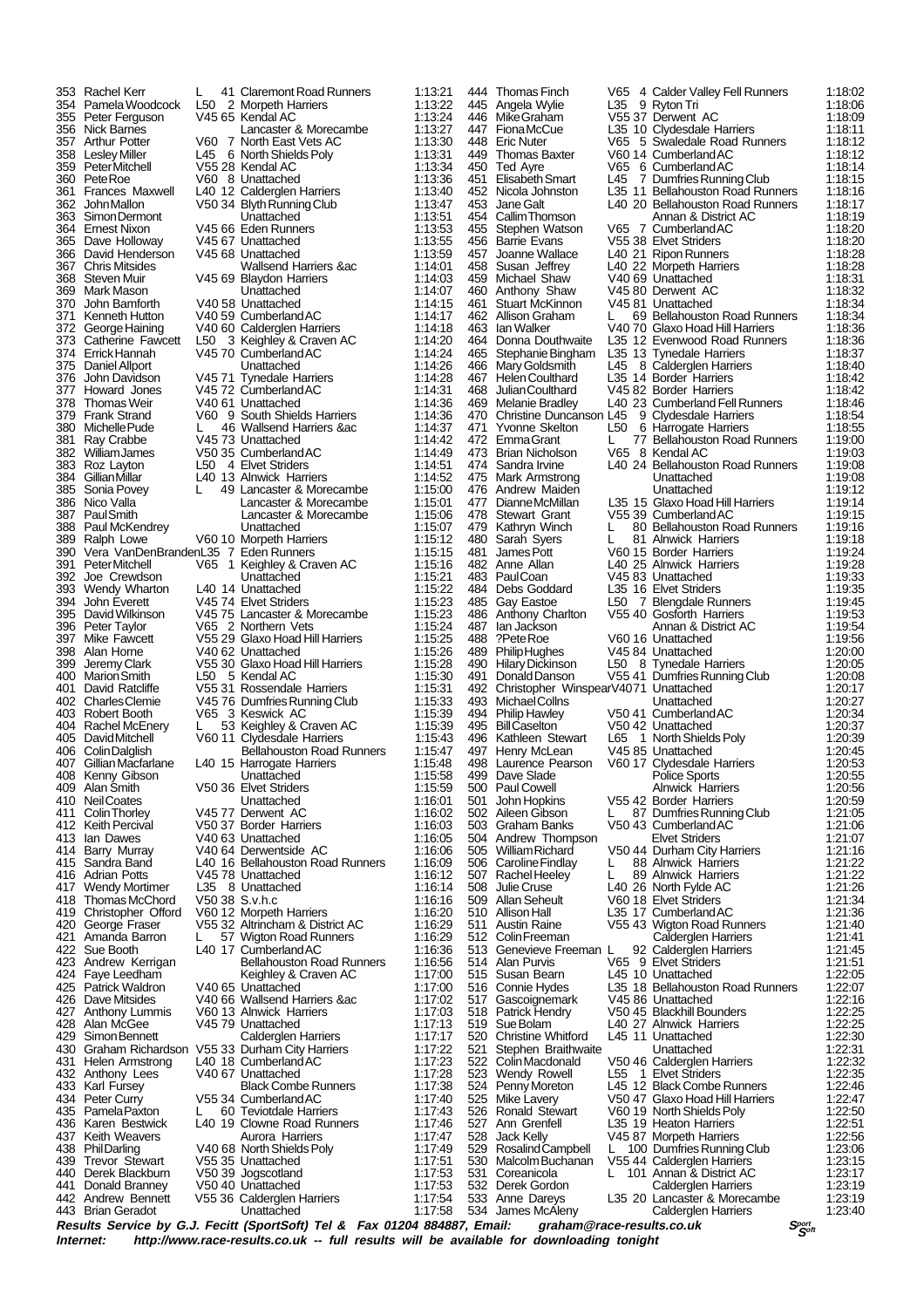|     | 535 Philip McCann     |                 | V45 88 Dumfries Running Club        | 1:23:46 |     | 575 Andy James                             |     | V55 45 Elvet Striders        | 1.29.39 |
|-----|-----------------------|-----------------|-------------------------------------|---------|-----|--------------------------------------------|-----|------------------------------|---------|
| 536 | John FisherMack       |                 | V40 72 Glaxo Hoad Hill Harriers     | 1:23:49 |     | 576 Judith Wilson                          |     | L40 34 Ellenbrough AC        | 1:29:41 |
| 537 | <b>Donna Gillies</b>  |                 | 103 Calderglen Harriers             | 1:24:00 | 577 | Robin Bell                                 |     | <b>Cumberland AC</b>         | 1:29:55 |
| 538 | Claire Casson         |                 | 104 Cumberland AC                   | 1:24:05 |     | 578 Margaret Thompson L55                  |     | 5 Elvet Striders             | 1:30:15 |
| 539 | Jean Robson           |                 | L45 13 Annan & District AC          | 1:24:36 | 579 | <b>Christine Clemie</b>                    |     | L55 6 Dumfries Running Club  | 1:30:23 |
| 540 | Maureen Parker        |                 | L40 28 Unattached                   | 1:24:48 | 580 | <b>EmmaGivens</b>                          |     | 130 Alnwick Harriers         | 1:30:39 |
| 541 | Susan Seymour         | L.              | 107 Unattached                      | 1.24.48 | 581 | Jim Nicholson                              |     | V55 46 Elvet Striders        | 1:31:38 |
| 542 | Behrad Assadian       |                 | North Shields Poly                  | 1:24:57 | 582 | Alison Park                                |     | L40 35 Unattached            | 1:31:45 |
| 543 | Denise Wilson         |                 | L45 14 Barrow & Furness Striders AC | 1:25:07 |     | 583 Yvonne Holt                            |     | L35 22 Unattached            | 1:31:45 |
|     | 544 Ishbel Nixon      |                 | L55 2 Keswick AC                    | 1:25:15 |     | 584 Tessa Went                             |     | 133 North Shields Poly       | 1:31:46 |
|     | 545 Colin Nixon       |                 | V65 10 Keswick AC                   | 1:25:17 |     | 585 Eric Baird                             |     | V50 50 Galloway Harriers     | 1:33:21 |
|     | 546 Peter Brooks      |                 | Unattached                          | 1:25:26 |     | 586 Wendy Kelly                            |     | L35 23 Galloway Harriers     | 1:33:21 |
| 547 | Gillian Thompson      |                 | L65 2 Barrow & Furness Striders AC  | 1:25.31 | 587 | Josephine GoodfellowL4518 Morpeth Harriers |     |                              | 1.33.42 |
| 548 | Yvonne Green          |                 | L40 29 Clydesdale Harriers          | 1:25.40 | 588 | Geoff Harrington                           |     | V55 47 Cumberland AC         | 1:33:52 |
| 549 | John Folev            |                 | V40 73 Clydesdale Harriers          | 1:25:41 | 589 | Mike Kenwright                             |     | V40 74 Blengdale Runners     | 1:34:24 |
| 550 | Malcolm Upex          |                 | V50 48 Unattached                   | 1:25:42 | 590 | Jean Wainwright                            |     | L70 2 Perth Road Runners     | 1:34:31 |
| 551 | Debbie Reay           |                 | L35 21 Morpeth Harriers             | 1:25:51 | 591 | David Brewis                               |     | V55 48 Elswick Harriers      | 1:34:49 |
| 552 | David Whitmore        |                 | V65 11 South Shields Harriers       | 1:26:01 |     | 592 Eileen Armstrong                       | L65 | 3 Tynedale Harriers          | 1:35:03 |
|     | 553 Carla Deans       |                 | L 113 Bellahouston Road Runners     | 1:26:10 |     | 593 Susan Thompson                         |     | L45 19 Unattached            | 1:35:03 |
| 554 | Stephen Bolton        |                 | Unattached                          | 1:26:12 |     | 594 Dawn Buchanan                          |     | 139 Calderglen Harriers      | 1:35:39 |
| 555 | Marie Rippon          |                 | L40 30 Clydesdale Harriers          | 1:26:29 |     | 595 Sharron Clark                          |     | 140 Wigton Road Runners      | 1:35:56 |
| 556 | Catherine Hilton      |                 | L40 31 Unattached                   | 1:26:33 |     | 596 Ian Harvey                             |     | V45 89 Wigton Road Runners   | 1:36:14 |
| 557 | <b>Paul Tuffnell</b>  |                 | V50 49 North East Vets AC           | 1:26:36 | 597 | Samuel Black                               |     | V60 22 Abbey Runners         | 1:36:29 |
| 558 | <b>Gerald Shirley</b> |                 | V75 1 Heaton Harriers               | 1:26:48 |     | 598 Anita Hunter                           |     | L40 36 Unattached            | 1:37:42 |
|     | 559 RayGill           |                 | V60 20 Unattached                   | 1:27:04 |     | 599 Ron Pounder                            |     | V45 90 Evenwood Road Runners | 1:37:52 |
| 560 | Carole Wilkinson      |                 | L45 15 Lancaster & Morecambe        | 1:27:22 |     | 600 Harry Craven                           |     | V70 2 Heaton Harriers        | 1:38:06 |
| 561 | Sue Urwin             |                 | L45 16 Unattached                   | 1:27:30 | 601 | Suzanne Hutchinson L40 37 Elvet Striders   |     |                              | 1:38:11 |
| 562 | Heather Goodman       | L70             | 1 Kendal AC                         | 1:27:48 |     | 602 Helen Waldron                          |     | L 143 Unattached             | 1:38:49 |
| 563 | Michael Swainson      |                 | V60 21 Blackhill Bounders           | 1:27:54 | 603 | John Tully                                 |     | Evenwood Road Runners        | 1:39:11 |
|     | 564 Angela Irwin      |                 | L 119 Unattached                    | 1:27:57 |     | 604 Christine Nicholson                    | L60 | 1 Unattached                 | 1:39:13 |
|     | 565 Glenys Richardson | L <sub>55</sub> | 3 Unattached                        | 1:28:05 |     | 605 Mary Cooke                             | L60 | 2 Keswick AC                 | 1.39.24 |
| 566 | Malcolm Scott         |                 | Unattached                          | 1:28:31 |     | 606 MikeHall                               | V70 | 3 Elvet Striders             | 1:39:27 |
| 567 | Sarah Elliott         |                 | 121 Lancaster & Morecambe           | 1.28.31 | 607 | Jackie Smith                               | L65 | 4 Elvet Striders             | 1:39.28 |
| 568 | Helen Flynn           |                 | L45 17 Elswick Harriers             | 1:28:37 |     | 608 Carol Harvey                           |     | L45 20 Wigton Road Runners   | 1:40:36 |
| 569 | Helen Stephen         |                 | 123 Lancaster & Morecambe           | 1:28:37 | 609 | Georgie Berry                              |     | L45 21 Unattached            | 1:41:10 |
| 570 | Hilda Frost           |                 | L40 32 Elswick Harriers             | 1:28:38 |     | 610 Susan Hammond                          |     | 149 Eden Runners             | 1:41:40 |
| 571 | Alwyn Stockdale       |                 | V65 12 Cumberland AC                | 1:29:01 | 611 | Caroline Horton                            |     | 150 Elvet Striders           | 1:42:17 |
| 572 | Julie Cowell          |                 | L40 33 Alnwick Harriers             | 1:29:08 |     | 612 Alison Cutts                           |     | L40 38 Unattached            | 1:43:12 |
| 573 | George Routledge      |                 | <b>Heaton Harriers</b>              | 1:29:13 |     | 613 Glenys Nutter                          | L65 | 5 Swaledale Road Runners     | 1:47:46 |
|     | 574 Susan Shaw        | L55             | 4 Blackhill Bounders                | 1:29:18 |     | 614 David Tait                             |     | V55 49 Saltwell Harriers     | 1:51:24 |
|     |                       |                 |                                     |         |     |                                            |     |                              |         |

# **Brampton - Men — TEAM RESULTS**

# **NOTE: Unattached and non-counters are DELETED before teams are calculated**

| 1 Border Harriers<br>2 Morpeth Harriers<br>3 Calderglen Harriers<br>4 Ellenbrough AC<br>5 Sunderland Harriers<br>6 Glaxo Hoad Hill Harriers<br>7 Quakers RC<br>8 Keighley & Craven AC<br>9 Alnwick Harriers<br>10 Cumberland Fell Runners<br>11 Wallsend Harriers ∾<br>12 Elswick Harriers<br>13 Blaydon Harriers<br>14 Wesham Road Runners<br>15 Heaton Harriers<br>16 Dumfries Running Club<br>17 Kendal AC<br>18 Clydesdale Harriers<br>19 Barrow & Furness Striders AC<br>20 South Shields Harriers<br>21 Cumberland AC<br>22 North Shields Poly<br>23 Tynedale Harriers<br>24 Law & District<br>25 Crook & District<br>26 Lancaster & Morecambe<br>27 Eden Runners<br>28 Derwentside AC<br>29 Elvet Striders<br>30 Annan & District AC<br>31 Blyth Running Club<br>32 Keswick AC<br>33 Durham City Harriers<br>34 Derwent AC<br>35 Aurora Harriers<br>36 Evenwood Road Runners<br>37 North East Vets AC<br>38 Bellahouston Road Runners<br>39 Wigton Road Runners | $40 - 1$ Mike Scott<br>$71 - 11$ Blair Matthew<br>23<br>76 - 7 Ricky Lightfoot<br>9<br>35<br>82 - 6 Steven Potts<br>98 - 10 Jeffrey Chadwick 33<br>100 - 2 Alasdair Tatham<br>32<br>107 - 22 Gerard Gill<br>42<br>45<br>141 - 18 Geoff Campbell<br>145 - 8 Martin Amor<br>31<br>$158 - 44$ Dave Daniels<br>50<br>51<br>$173 - 47$ John Dixon<br>$183 - 17$ Phil Walker<br>184 - 49 Peter Cruse<br>$199 - 39$ David Burn<br>$207 - 61$ Les Hill<br>$218 - 53$ Dick Gorst<br>259 - 36 Craig Calderwood 57<br>273 - 13 Garry Dixon<br>99<br>276 - 25 Michael Jones<br>285 - 68 Paul Jackson<br>295 - 74 Vaughan Hemy<br>360 - 90 Stuart Page<br>366 - 102 Gordon Douglas 124<br>391 - 71 Michael Mallen<br>120<br>$426 - 21$ Rory McMahon<br>441 - 84 Steve Bennett<br>447 -104 John Donnely<br>164<br>503 - 129 Mike Bennett<br>507 -152 Andrew Fairgrieve 154 John Murphy 201 David Little<br>527 -123 Mal Darbyshire<br>531 - 147 Maguepeter<br>605 - 134 Alan Rowell<br>623 -119 Tony Dowis<br>684 - 177 lan Hayden<br>733 - 176 Neil Douthwaite 194 Darren Fairclough 363<br>754 - 242 Terry Herbert<br>$814 - 234$ Jim Irvine<br>286<br>937 - 244 Robert Johnstone 332 Austin Raine 361 | 19 Pluckrosemichael20Steve Angus<br>58 - 5 David Swinburne 24 Gordon Dixon 29 Paul Waterston<br>Brian Carrigan 37 Martin Duthie<br>Brian Taylor<br>60 Jackie Winn<br>Jonathan Dobson41Andrew Lilliendale<br>Christopher Howie 55 Graham Pinder<br>lan Scott<br>66 Wayne Bramley<br>Glenn Leedham43 Willy Smith<br>78 Simon Cook<br>Peter Grev<br>Neil Cockrain 106 Pete Hall<br>Gareth Huxley 64 McPhailtom<br>David Armstrong75 Harry Matthews<br>28 Stephen Hilton138 Alan Hyde<br>63 Karl Lee<br>72 John Bertenshaw<br>Jeff Wilson<br>59 Daniel Robins 101<br>65 Ian Brown<br>81<br>Norman Neilson<br>76 Robert Harper 89 Kevin Towers<br>Augustine Cairney 166Robert Rossborough<br>Peter Leviston161<br>David Parker<br>70 Peter Morgan 181 Richard Urron<br>80 Ian McDougall 137 Chris Neil<br>93 Ian Richardson 128 David Hughes<br>107 Hugh Bingham 163 Steven Brown<br>John Gourlay 140<br>James Rowley<br>Graham Bradshaw 200 Gerry Hehir<br>202 Bill Graham<br>203 Karl Fisher<br>112 Alan Marshall 245 Andrew Ramsay<br>179 Mark Chrostowski<br>John Pope<br>165 Tom Reeves 209 John Hutchinson<br>185 Gary Jones 219<br>Joe Fraser<br>153 Colin Kennedy 231 Patric Gilchrist<br>172 Graeme Armstrong 299Graham Richardson<br>216 David Mills<br>288 Colin Thorley<br>205 Brian Usher 302 Keith Weavers<br>Ron Pounder<br>252 Martin Alderson260 Arthur Potter<br>Colin Dalglish 294 Andrew Kerrigan<br>lan Harvev |
|------------------------------------------------------------------------------------------------------------------------------------------------------------------------------------------------------------------------------------------------------------------------------------------------------------------------------------------------------------------------------------------------------------------------------------------------------------------------------------------------------------------------------------------------------------------------------------------------------------------------------------------------------------------------------------------------------------------------------------------------------------------------------------------------------------------------------------------------------------------------------------------------------------------------------------------------------------------------|--------------------------------------------------------------------------------------------------------------------------------------------------------------------------------------------------------------------------------------------------------------------------------------------------------------------------------------------------------------------------------------------------------------------------------------------------------------------------------------------------------------------------------------------------------------------------------------------------------------------------------------------------------------------------------------------------------------------------------------------------------------------------------------------------------------------------------------------------------------------------------------------------------------------------------------------------------------------------------------------------------------------------------------------------------------------------------------------------------------------------------------------------------------------------------------------|--------------------------------------------------------------------------------------------------------------------------------------------------------------------------------------------------------------------------------------------------------------------------------------------------------------------------------------------------------------------------------------------------------------------------------------------------------------------------------------------------------------------------------------------------------------------------------------------------------------------------------------------------------------------------------------------------------------------------------------------------------------------------------------------------------------------------------------------------------------------------------------------------------------------------------------------------------------------------------------------------------------------------------------------------------------------------------------------------------------------------------------------------------------------------------------------------------------------------------------------------------------------------------------------------------------------------------------------------------------------------------------------------------------------------------|
|------------------------------------------------------------------------------------------------------------------------------------------------------------------------------------------------------------------------------------------------------------------------------------------------------------------------------------------------------------------------------------------------------------------------------------------------------------------------------------------------------------------------------------------------------------------------------------------------------------------------------------------------------------------------------------------------------------------------------------------------------------------------------------------------------------------------------------------------------------------------------------------------------------------------------------------------------------------------|--------------------------------------------------------------------------------------------------------------------------------------------------------------------------------------------------------------------------------------------------------------------------------------------------------------------------------------------------------------------------------------------------------------------------------------------------------------------------------------------------------------------------------------------------------------------------------------------------------------------------------------------------------------------------------------------------------------------------------------------------------------------------------------------------------------------------------------------------------------------------------------------------------------------------------------------------------------------------------------------------------------------------------------------------------------------------------------------------------------------------------------------------------------------------------------------|--------------------------------------------------------------------------------------------------------------------------------------------------------------------------------------------------------------------------------------------------------------------------------------------------------------------------------------------------------------------------------------------------------------------------------------------------------------------------------------------------------------------------------------------------------------------------------------------------------------------------------------------------------------------------------------------------------------------------------------------------------------------------------------------------------------------------------------------------------------------------------------------------------------------------------------------------------------------------------------------------------------------------------------------------------------------------------------------------------------------------------------------------------------------------------------------------------------------------------------------------------------------------------------------------------------------------------------------------------------------------------------------------------------------------------|

| - 17 Phil Walker<br>28<br>Stephen Hilton138<br>Alan Hyde<br>— 49 Peter Cruse<br>— 39 David Burn<br>— 61 Les Hill<br>63<br>Karl Lee<br>72<br>John Bertenshaw<br>59<br>Daniel Robins 101<br>Jeff Wilson<br>65<br>81<br>Norman Neilson<br>lan Brown<br>-53 Dick Gorst<br>76<br>Robert Harper 89<br>Kevin Towers<br>-36 Craig Calderwood 57<br><b>Augustine Cairney</b><br>166Robert Rossboro<br>— 13 Garry Dixon<br>99<br>Peter Leviston161<br>David Parker<br>— 25 Michael Jones<br>70<br>Peter Morgan 181<br><b>Richard Urron</b><br>80<br>-68 Paul Jackson<br>Ian McDougall 137<br>Chris Neil<br>-- 74 Vaughan Hemy<br>-- 90 Stuart Page<br>-- 102 Gordon Douglas<br>-- 71 Michael Mallen<br>93<br>Ian Richardson128<br>David Hughes<br>107<br>Hugh Bingham163<br>Steven Brown<br>124<br>James Rowley<br>John Gourlay 140<br>120<br>Graham Bradshaw<br>200 Gerry Hehir<br>- 21 Rory McMahon<br>202<br>Karl Fisher<br>Bill Graham<br>203<br>-84 Steve Bennett<br>112<br>Alan Marshall 245<br>Andrew Ramsay<br>164<br>179<br>-104 John Donnely<br>John Pope<br>Mark Chrostowski<br>-129 Mike Bennett<br>165<br>Tom Reeves<br>209<br>John Hutchinson<br>-152 Andrew Fairgrieve 154 John Murphy 201<br>-123 Mal Darbyshire 185 Gary Jones 219<br>-147 Maguepeter 153 Colin Kennedy 231<br>-134 Alan Rowell 172 Graeme Armstrong<br>David Little<br>Joe Fraser<br><b>Patric Gilchrist</b><br>Graeme Armstrong 299Graham Richards<br>-119Tony Dowis<br>216<br>David Mills<br>288<br>Colin Thorley<br>—177 lan Hayden<br>205<br>302<br>Keith Weavers<br><b>Brian Usher</b><br>-176 Neil Douthwaite<br>194<br>Darren Fairclough363<br>Ron Pounder<br>-242 Terry Herbert<br>-234 Jim Irvine<br>252<br>Martin Alderson260 Arthur Potter<br>286<br>Colin Dalglish 294<br>Andrew Kerrigan<br>-244 Robert Johnstone332<br>Austin Raine 361<br>lan Harvey |
|---------------------------------------------------------------------------------------------------------------------------------------------------------------------------------------------------------------------------------------------------------------------------------------------------------------------------------------------------------------------------------------------------------------------------------------------------------------------------------------------------------------------------------------------------------------------------------------------------------------------------------------------------------------------------------------------------------------------------------------------------------------------------------------------------------------------------------------------------------------------------------------------------------------------------------------------------------------------------------------------------------------------------------------------------------------------------------------------------------------------------------------------------------------------------------------------------------------------------------------------------------------------------------------------------------------------------------------------------------------------------------------------------------------------------------------------------------------------------------------------------------------------------------------------------------------------------------------------------------------------------------------------------------------------------------------------------------------------------------------------------------------------------------------------------------------------------------------------|
|---------------------------------------------------------------------------------------------------------------------------------------------------------------------------------------------------------------------------------------------------------------------------------------------------------------------------------------------------------------------------------------------------------------------------------------------------------------------------------------------------------------------------------------------------------------------------------------------------------------------------------------------------------------------------------------------------------------------------------------------------------------------------------------------------------------------------------------------------------------------------------------------------------------------------------------------------------------------------------------------------------------------------------------------------------------------------------------------------------------------------------------------------------------------------------------------------------------------------------------------------------------------------------------------------------------------------------------------------------------------------------------------------------------------------------------------------------------------------------------------------------------------------------------------------------------------------------------------------------------------------------------------------------------------------------------------------------------------------------------------------------------------------------------------------------------------------------------------|